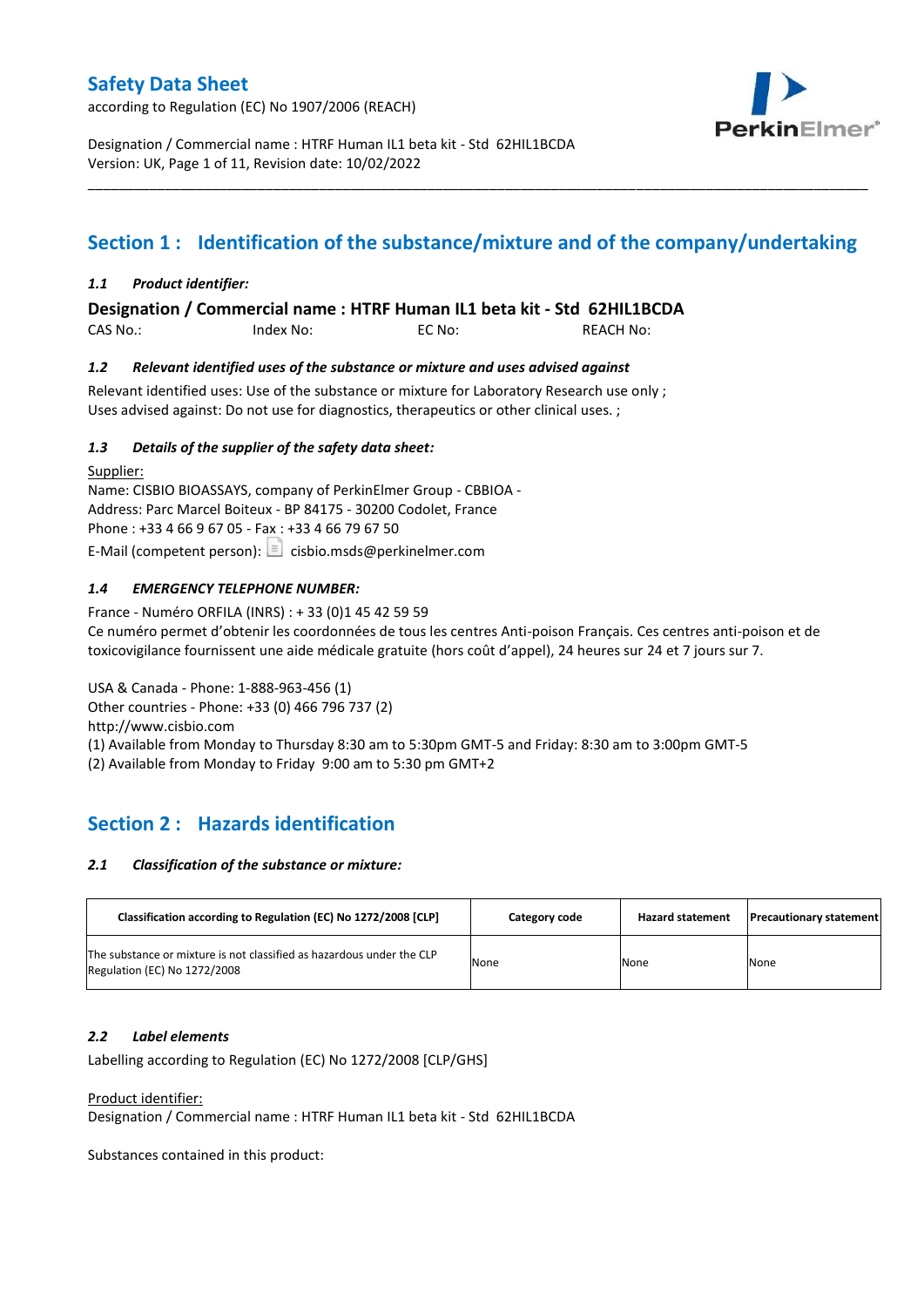according to Regulation (EC) No 1907/2006 (REACH)



Designation / Commercial name : HTRF Human IL1 beta kit - Std 62HIL1BCDA Version: UK, Page 2 of 11, Revision date: 10/02/2022

Hazard pictograms

Signal word:

Hazard and precautionary statements:

#### *2.3 Other hazards*

The mixture does not contain substances classified as 'Substances of Very High Concern' (SVHC) >= 0.1% published by the European CHemicals Agency (ECHA) under article 57 of REACH. The mixture satisfies neither the PBT nor the vPvB criteria for mixtures in accordance with annexe XIII of the REACH regulations EC 1907/2006. ; Adverse human health effects and symptoms:

\_\_\_\_\_\_\_\_\_\_\_\_\_\_\_\_\_\_\_\_\_\_\_\_\_\_\_\_\_\_\_\_\_\_\_\_\_\_\_\_\_\_\_\_\_\_\_\_\_\_\_\_\_\_\_\_\_\_\_\_\_\_\_\_\_\_\_\_\_\_\_\_\_\_\_\_\_\_\_\_\_\_\_\_\_\_\_\_\_\_\_\_\_\_\_\_\_\_\_\_\_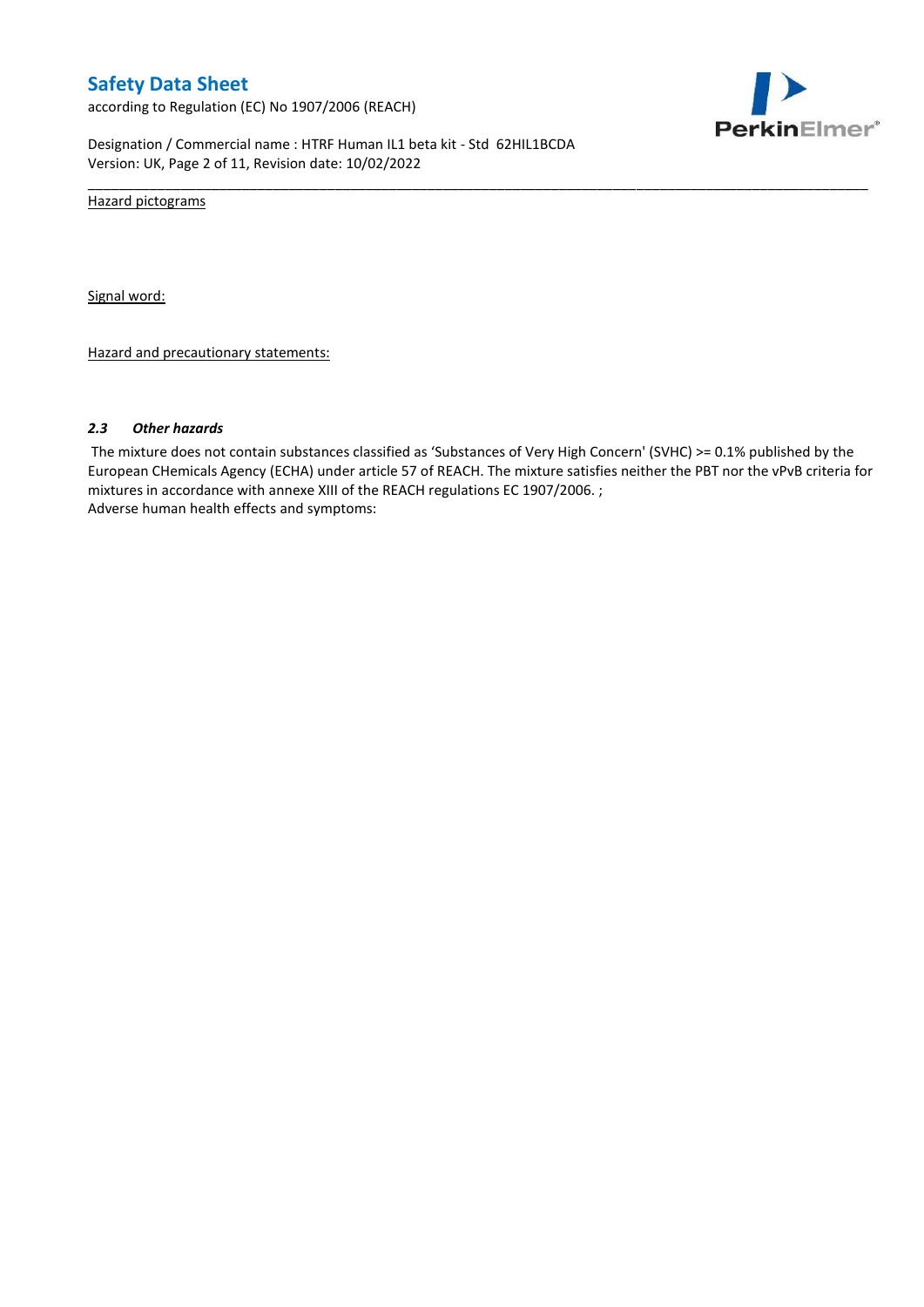according to Regulation (EC) No 1907/2006 (REACH)



Designation / Commercial name : HTRF Human IL1 beta kit - Std 62HIL1BCDA Version: UK, Page 3 of 11, Revision date: 10/02/2022

## **Section 3 : Composition/information on ingredients**

#### *3.2 Mixtures*

Hazardous ingredients:

This mixture does not contain any hazardous substances at the concentration limits given in Regulation (EC) No. 1272/2008 and OSHA Hazard Communication Standard 29 CFR 1910.1200.

\_\_\_\_\_\_\_\_\_\_\_\_\_\_\_\_\_\_\_\_\_\_\_\_\_\_\_\_\_\_\_\_\_\_\_\_\_\_\_\_\_\_\_\_\_\_\_\_\_\_\_\_\_\_\_\_\_\_\_\_\_\_\_\_\_\_\_\_\_\_\_\_\_\_\_\_\_\_\_\_\_\_\_\_\_\_\_\_\_\_\_\_\_\_\_\_\_\_\_\_\_

Additional information:

Full text of H- and EUH-phrases: see SECTION 16.

### **Section 4 : First aid measures**

### *4.1 Description of first aid measures*

**General information**:Do not leave affected person unattended. ; Remove affected person from the danger area and lay down. ;

**Following inhalation**:In case of respiratory tract irritation, consult a physician. ; Provide fresh air. ;

**Following skin contact**:After contact with skin, wash immediately with water ; Remove contaminated clothing ;

**Following eye contact**:After contact with the eyes, rinse with water with the eyelids open for a sufficient length of time, then consult an ophthalmologist immediately. ;

**Following ingestion**:Do NOT induce vomiting. ; Give nothing to eat or drink. ; If accidentally swallowed rinse the mouth with plenty of water (only if the person is conscious) and obtain immediate medical attention. ; **Self-protection of the first aider**:

#### *4.2 Most important symptoms and effects, both acute and delayed*

Symptoms:No known symptoms to date. ; Effects:

#### *4.3 Indication of any immediate medical attention and special treatment needed*

Notes for the doctor:

### **Section 5 : Firefighting measures**

#### *5.1 Extinguishing media:*

**Suitable extinguishing media**:This product is not flammable. Use extinguishing agent suitable for type of surrounding fire ;

### *5.2 Special hazards arising from the substance or mixture*

Hazardous combustion products:/

### *5.3 Advice for fire-fighters*

Wear Protective clothing.;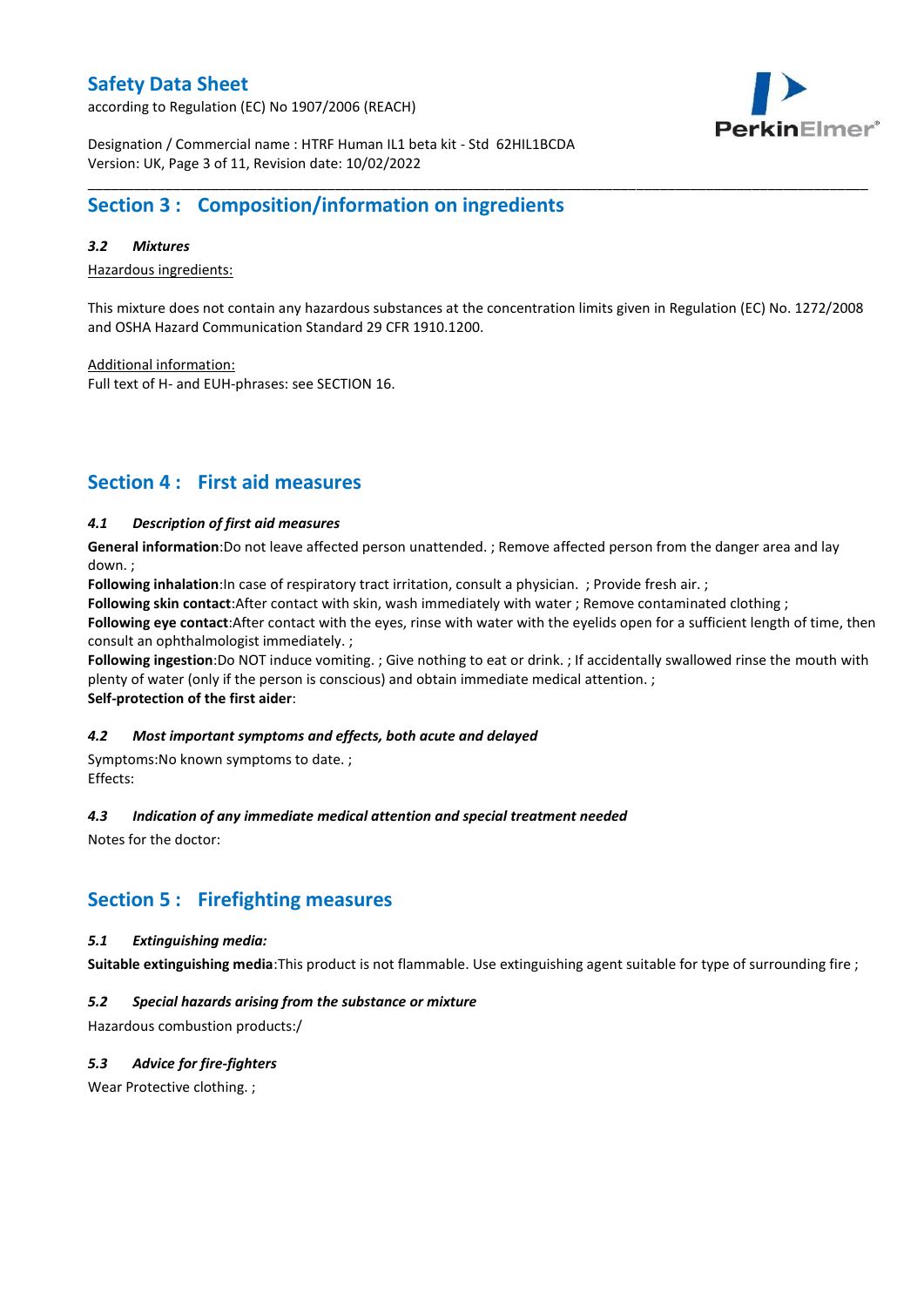according to Regulation (EC) No 1907/2006 (REACH)



Designation / Commercial name : HTRF Human IL1 beta kit - Std 62HIL1BCDA Version: UK, Page 4 of 11, Revision date: 10/02/2022

### **Section 6 : Accidental release measures**

### *6.1 Personal precautions, protective equipment and emergency procedures*

Emergency procedures: Provide adequate ventilation. ; Emergency procedures: Remove persons to safety. ; Personal precautions: Use personal protection equipment (see section 8). ;

\_\_\_\_\_\_\_\_\_\_\_\_\_\_\_\_\_\_\_\_\_\_\_\_\_\_\_\_\_\_\_\_\_\_\_\_\_\_\_\_\_\_\_\_\_\_\_\_\_\_\_\_\_\_\_\_\_\_\_\_\_\_\_\_\_\_\_\_\_\_\_\_\_\_\_\_\_\_\_\_\_\_\_\_\_\_\_\_\_\_\_\_\_\_\_\_\_\_\_\_\_

### *6.2 Environmental precautions*

Do not allow to enter into surface water or drains. ; Ensure all waste water is collected and treated via a waste water treatment plant. ;

### *6.3 Methods and material for containment and cleaning up*

For cleaning up:Suitable material for taking up: Absorbing material, organic ; Other information:

### *6.4 Reference to other sections*

Additional information:

# **Section 7 : Handling and storage**

### *7.1 Precautions for safe handling*

#### Protective measures:

Advice on safe handling:Avoid contact with skin, eyes and clothes. ; Avoid: Eye contact ; Avoid: Generation/formation of aerosols ; Avoid: Skin contact ; Avoid: inhalation ; In the immediate working surroundings there must be: Emergency shower installed ; In the immediate working surroundings there must be: Provide eye shower and label its location conspicuously ; Wash contaminated clothing immediately. ;

Fire preventions:

Do not eat, drink or smoke in areas where reagents are handled. ; Do not pipet by mouth ; Wear suitable one-way gloves at work ;

Advice on general occupational hygiene

Handle in accordance with good industrial hygiene and safety practice ; Observe technical data sheet. ; Remove contaminated, saturated clothing. ; Wash hands before breaks and after work. ;

### *7.2 Conditions for safe storage, including any incompatibilities*

Technical measures and storage conditions: Requirements for storage rooms and vessels:Keep container tightly closed. ; Keep-store only in original container or in properly labeled containers ; Hints on storage assembly: Materials to avoid: Further information on storage conditions:

### *7.3 Specific end uses:*

Recommendations on specific end uses: Observe technical data sheet. ;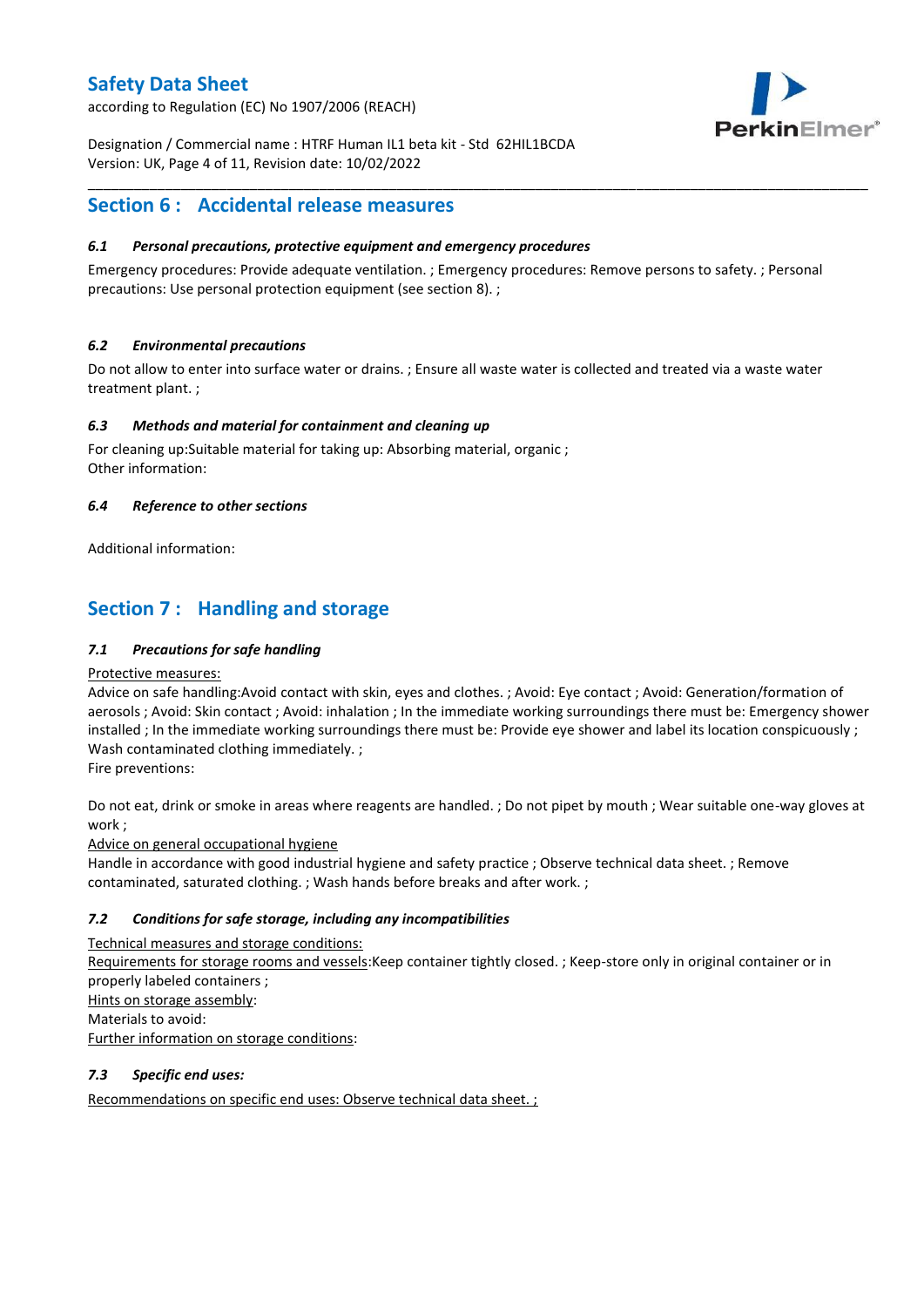according to Regulation (EC) No 1907/2006 (REACH)



Designation / Commercial name : HTRF Human IL1 beta kit - Std 62HIL1BCDA Version: UK, Page 5 of 11, Revision date: 10/02/2022

\_\_\_\_\_\_\_\_\_\_\_\_\_\_\_\_\_\_\_\_\_\_\_\_\_\_\_\_\_\_\_\_\_\_\_\_\_\_\_\_\_\_\_\_\_\_\_\_\_\_\_\_\_\_\_\_\_\_\_\_\_\_\_\_\_\_\_\_\_\_\_\_\_\_\_\_\_\_\_\_\_\_\_\_\_\_\_\_\_\_\_\_\_\_\_\_\_\_\_\_\_

# **Section 8 : Exposure controls/personal protection**

### *8.1 Control parameters*

Preliminary remark:

- 8.1.1 Occupational exposure limits:
	- France
	- Spain
	- **•** Germany
	- Italia
	- Greece
	- $\bullet$  UK
	- OSHA (USA)
- 8.1.2 Biological limit values (Germany):
- 8.1.3 Exposure limits at intended use (Germany):
- 8.1.4 DNEL/PNEC-values:
	- DNEL worker
	- DNEL consumer

DNEL remark:

• PNEC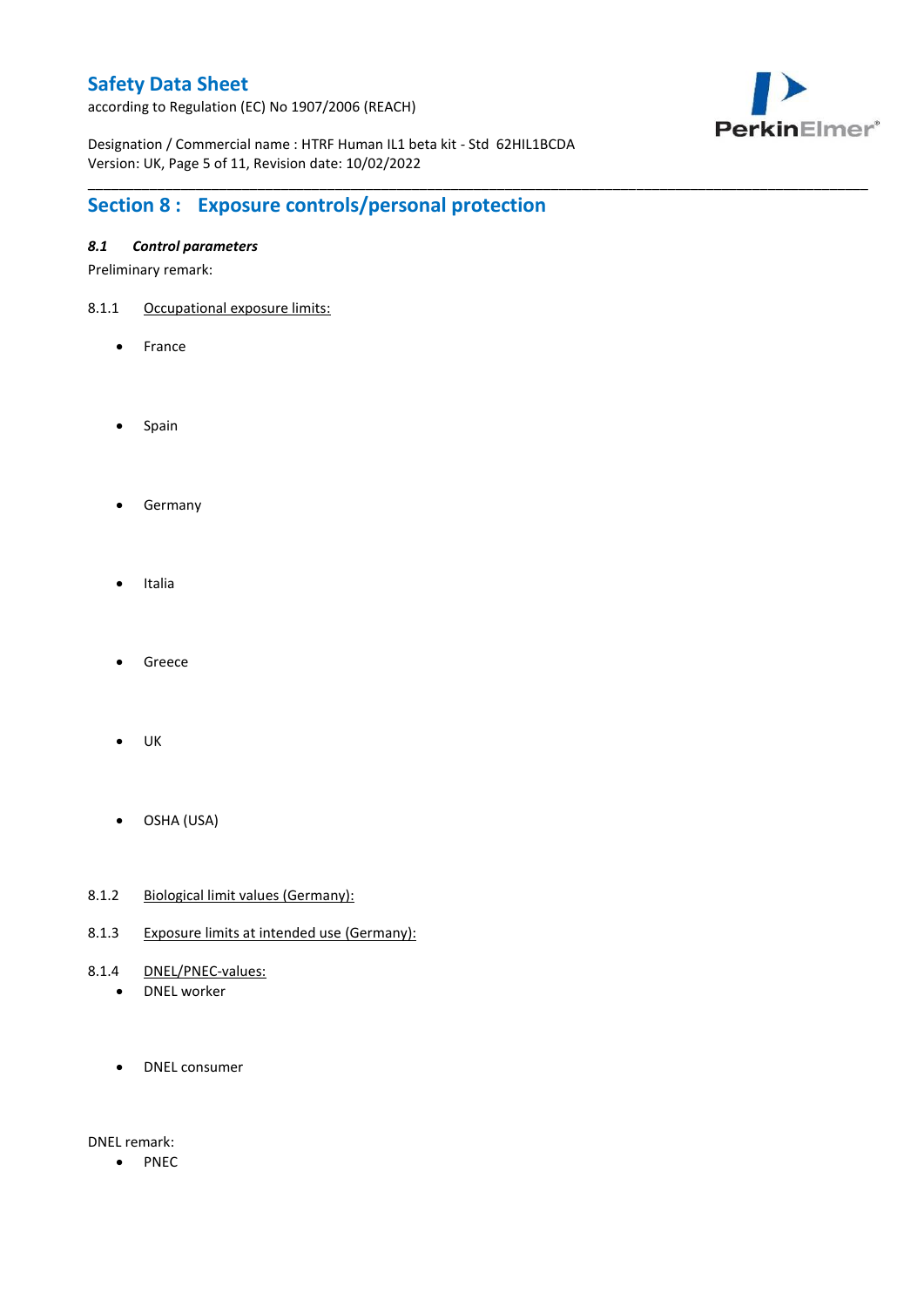according to Regulation (EC) No 1907/2006 (REACH)



Designation / Commercial name : HTRF Human IL1 beta kit - Std 62HIL1BCDA Version: UK, Page 6 of 11, Revision date: 10/02/2022

PNEC remark: Control parameters remark:

#### *8.2 Exposure controls*

- 8.2.1 Appropriate engineering controls:
- 8.2.2 Personal protective equipment:

**Eye / Face protection**: Safety glasses with side-shields ;

**Skin protection**:Gloves ; Laboratory coats ;

**Respiratory protection**:Ensure adequate ventilation ;

**Thermal hazards**:

8.2.3 Environmental exposure controls:

## **Section 9 : Physical and chemical properties**

#### *9.1 Information on basic physical and chemical properties*

### **Annearance**

| Physical state        | Solid  |
|-----------------------|--------|
| Colour                | White; |
| Odour                 |        |
| Odour threshold (ppm) |        |

\_\_\_\_\_\_\_\_\_\_\_\_\_\_\_\_\_\_\_\_\_\_\_\_\_\_\_\_\_\_\_\_\_\_\_\_\_\_\_\_\_\_\_\_\_\_\_\_\_\_\_\_\_\_\_\_\_\_\_\_\_\_\_\_\_\_\_\_\_\_\_\_\_\_\_\_\_\_\_\_\_\_\_\_\_\_\_\_\_\_\_\_\_\_\_\_\_\_\_\_\_

|                                                             |                                           | Value | Concentration<br>(mol/L) | Method | Temperature (°C) | Pressure (kPa) | Remark |
|-------------------------------------------------------------|-------------------------------------------|-------|--------------------------|--------|------------------|----------------|--------|
| pH                                                          |                                           |       |                          |        |                  |                |        |
| Melting point (°C)                                          |                                           |       |                          |        |                  |                |        |
| Freezing point (°C)                                         |                                           |       |                          |        |                  |                |        |
| Initial boiling point/boiling range (°C)                    |                                           |       |                          |        |                  |                |        |
| Flash point (°C)                                            |                                           |       |                          |        |                  |                |        |
| Evaporation rate (kg/m <sup>2</sup> /h)                     |                                           |       |                          |        |                  |                |        |
| Flammability (type: ) (%)                                   |                                           |       |                          |        |                  |                |        |
| Upper/lower<br>flammability or explosive<br>limits          | Upper explosive limit<br>(%)              |       |                          |        |                  |                |        |
|                                                             | Lower explosive limit (%)                 |       |                          |        |                  |                |        |
| Vapour pressure (kPa)                                       |                                           |       |                          |        |                  |                |        |
| Vapour density (g/cm <sup>3</sup> )                         |                                           |       |                          |        |                  |                |        |
|                                                             | Density (g/cm <sup>3</sup> )              |       |                          |        |                  |                |        |
| Densities                                                   | Relative density (g/cm <sup>3</sup> )     |       |                          |        |                  |                |        |
|                                                             | Bulk density (g/cm <sup>3</sup> )         |       |                          |        |                  |                |        |
|                                                             | Critical density (g/cm <sup>3</sup> )     |       |                          |        |                  |                |        |
| Solubility (Type: ) (g/L)                                   |                                           |       |                          |        |                  |                |        |
| Partition coefficient (log Pow)<br>n-octanol/water at pH :  |                                           |       |                          |        |                  |                |        |
| Auto-ignition temperature (°C)                              |                                           |       |                          |        |                  |                |        |
| Decomposition temperature (°C)<br>Decomposition energy : kJ |                                           |       |                          |        |                  |                |        |
| Viscosity                                                   | Viscosity, dynamic (poiseuille)           |       |                          |        |                  |                |        |
|                                                             | Viscosity, cinematic (cm <sup>3</sup> /s) |       |                          |        |                  |                |        |
| Oxidising properties                                        |                                           |       |                          |        |                  |                |        |
| <b>Explosive properties</b>                                 |                                           |       |                          |        |                  |                |        |

#### *9.2 Other information:*

No other relevant data available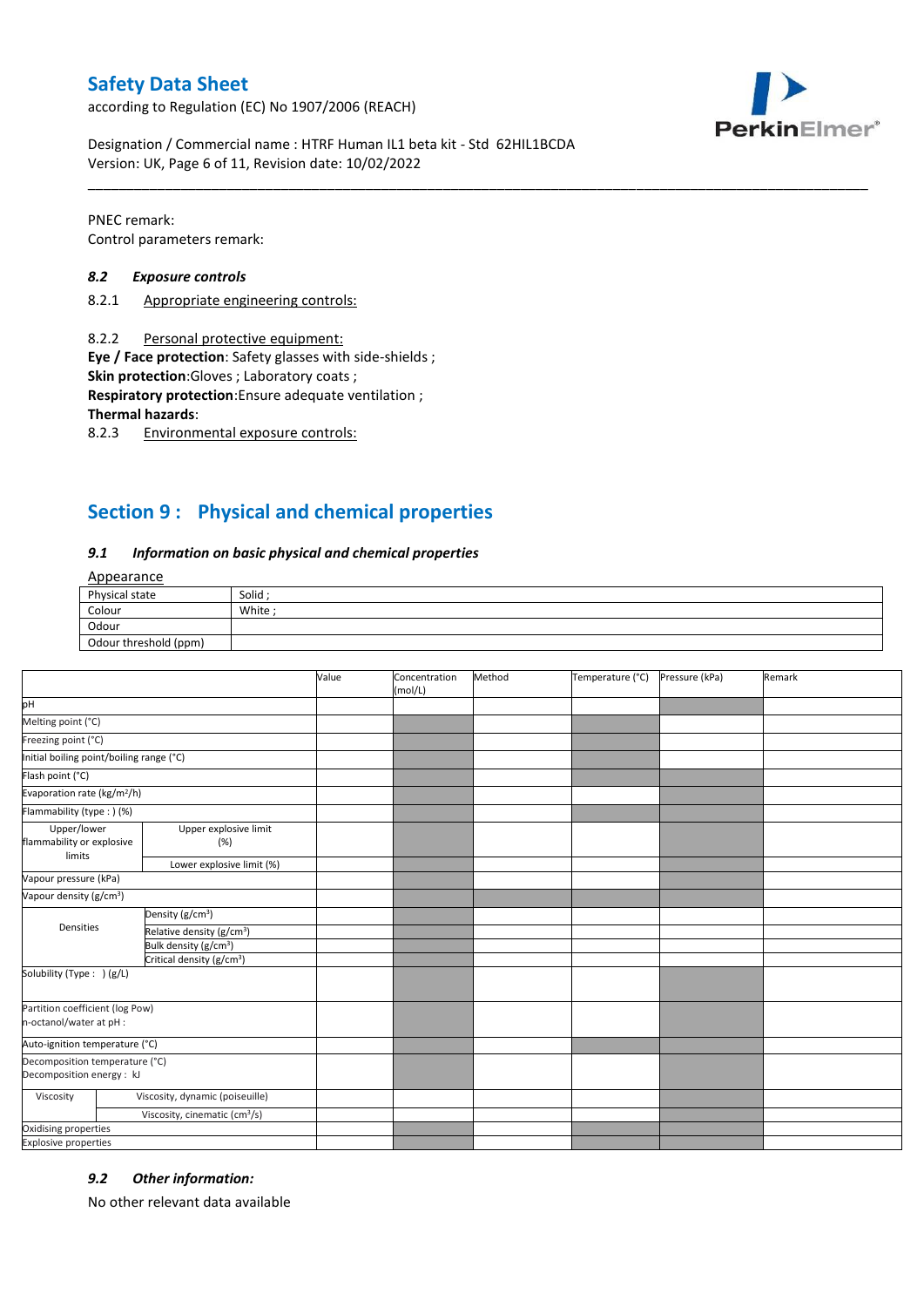according to Regulation (EC) No 1907/2006 (REACH)



Designation / Commercial name : HTRF Human IL1 beta kit - Std 62HIL1BCDA Version: UK, Page 7 of 11, Revision date: 10/02/2022

### **Section 10 : Stability and reactivity**

- *10.1 Reactivity* This material is considered to be non-reactive under normal use conditions. ;
- *10.2 Chemical stability*
- *10.3 Possibility of hazardous reactions*
- *10.4 Conditions to avoid:*
- *10.5 Incompatible materials:*

#### *10.6 Hazardous decomposition products:*

Does not decompose when used for intended uses. ; Thermal decomposition can lead to the escape of irritating gases and vapors. ;

\_\_\_\_\_\_\_\_\_\_\_\_\_\_\_\_\_\_\_\_\_\_\_\_\_\_\_\_\_\_\_\_\_\_\_\_\_\_\_\_\_\_\_\_\_\_\_\_\_\_\_\_\_\_\_\_\_\_\_\_\_\_\_\_\_\_\_\_\_\_\_\_\_\_\_\_\_\_\_\_\_\_\_\_\_\_\_\_\_\_\_\_\_\_\_\_\_\_\_\_\_

### **Section 11 : Toxicological information**

Toxicokinetics, metabolism and distribution

#### *11.1 Information on toxicological effects*

#### **Substances**

**Acute toxicity**

Animal data: Acute oral toxicity:

Acute dermal toxicity:

Acute inhalative toxicity:

Practical experience / human evidence: Assessment / Classification: General Remark:

#### **Skin corrosion/irritation**

Animal data:

In-vitro skin test method: In-vitro skin test result: Assessment / Classification:

#### **Eye damage/irritation**

Animal data:

In vitro eye test method: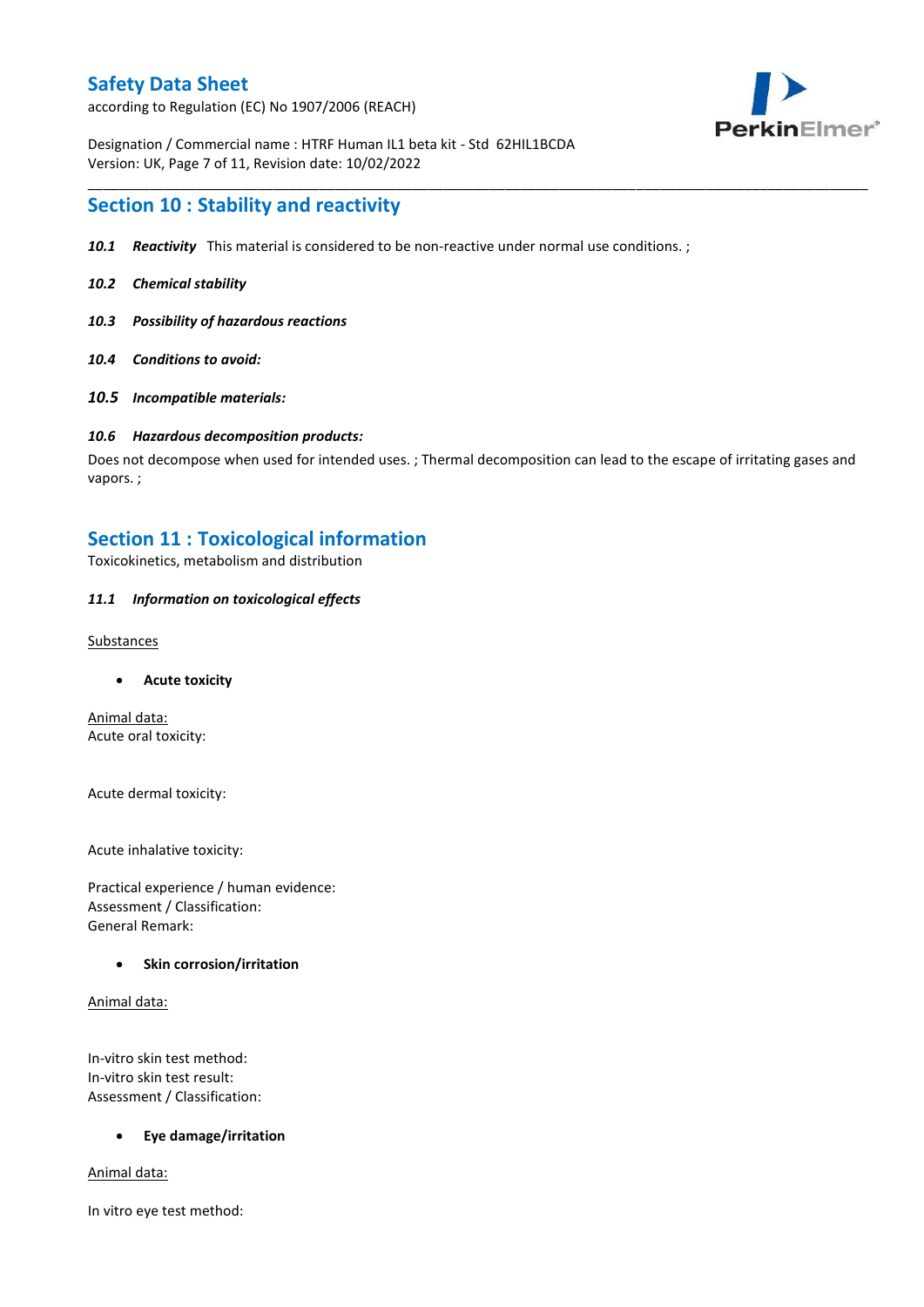according to Regulation (EC) No 1907/2006 (REACH)



Designation / Commercial name : HTRF Human IL1 beta kit - Std 62HIL1BCDA Version: UK, Page 8 of 11, Revision date: 10/02/2022

In vitro eye test result: Assessment / Classification:

#### **CMR effects (carcinogenity, mutagenicity and toxicity for reproduction)**

\_\_\_\_\_\_\_\_\_\_\_\_\_\_\_\_\_\_\_\_\_\_\_\_\_\_\_\_\_\_\_\_\_\_\_\_\_\_\_\_\_\_\_\_\_\_\_\_\_\_\_\_\_\_\_\_\_\_\_\_\_\_\_\_\_\_\_\_\_\_\_\_\_\_\_\_\_\_\_\_\_\_\_\_\_\_\_\_\_\_\_\_\_\_\_\_\_\_\_\_\_

o Germ cell mutagenicity:

Animal data:

Assessment / Classification:

o Carcinogenicity

Practical experience / human evidence: Animal data:

Other information: Assessment / Classification:

o Reproductive toxicity

Practical experience / human evidence: Animal data:

Other information: Assessment / Classification:

Overall assessment on CMR properties:

- **Specific target organ toxicity (single exposure)**
	- o STOT SE 1 and 2

Animal data:

Other information:

o STOT SE 3

Practical experience / human evidence:

Other information: Assessment / Classification:

**Specific target organ toxicity (repeated exposure)**

Practical experience / human evidence: Animal data:

Assessment / Classification: Other information

**Aspiration hazard**

Practical experience / human evidence: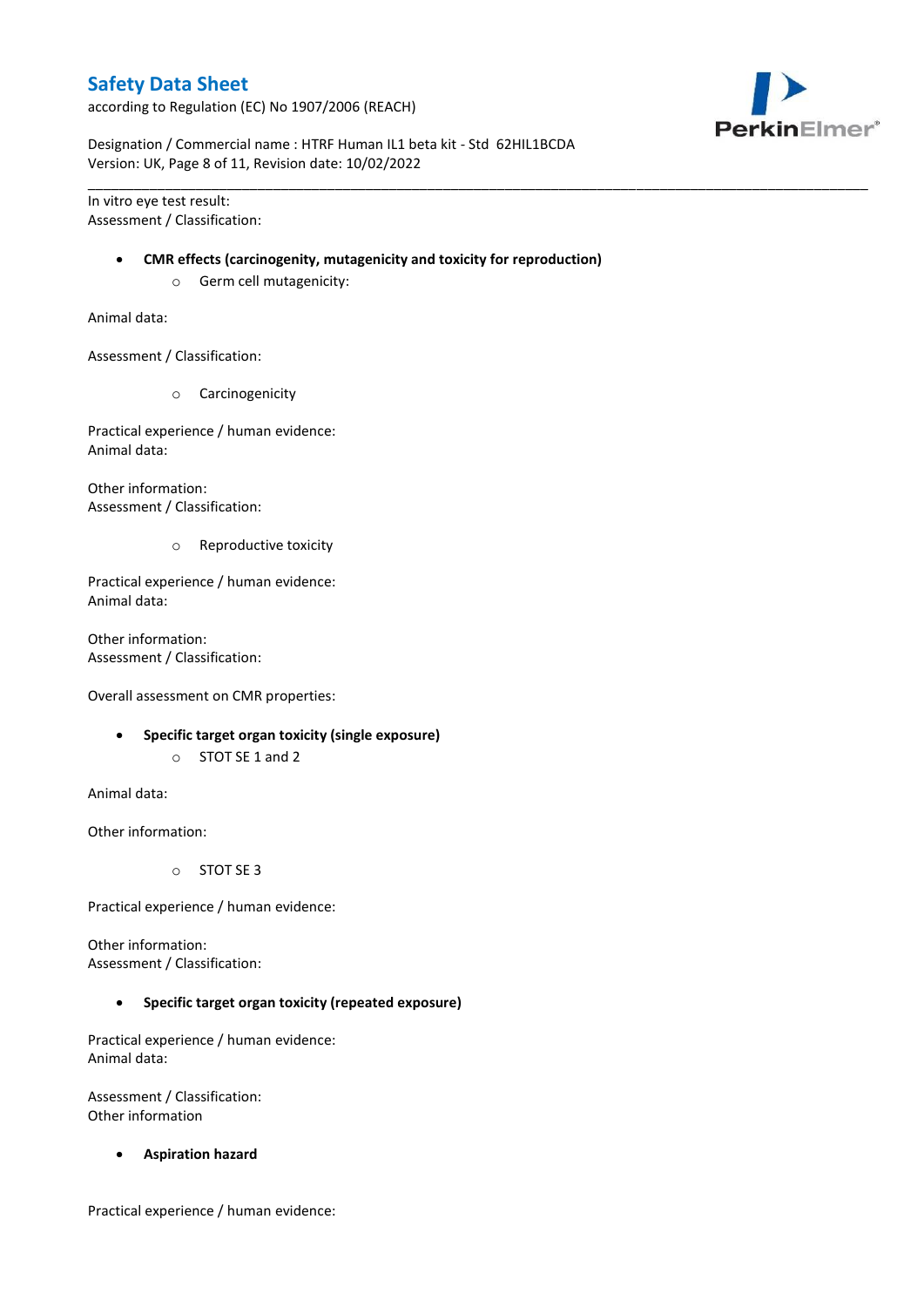according to Regulation (EC) No 1907/2006 (REACH)



Designation / Commercial name : HTRF Human IL1 beta kit - Std 62HIL1BCDA Version: UK, Page 9 of 11, Revision date: 10/02/2022

Experimental data: viscosity data: see SECTION 9. Assessment / Classification: Remark:

11.1.1 Mixtures No toxicological information is available for the mixture itself

# **Section 12 : Ecological information**

In case that test data regarding one endpoint/differentiation exist for the mixture itself, the classification is carried out according to the substance criteria (excluding biodegradation and bioaccumulation). If no test data exist, the criteria for mixture classification has to be used (calculation method); in this case the toxicological data of the ingredients are shown.

\_\_\_\_\_\_\_\_\_\_\_\_\_\_\_\_\_\_\_\_\_\_\_\_\_\_\_\_\_\_\_\_\_\_\_\_\_\_\_\_\_\_\_\_\_\_\_\_\_\_\_\_\_\_\_\_\_\_\_\_\_\_\_\_\_\_\_\_\_\_\_\_\_\_\_\_\_\_\_\_\_\_\_\_\_\_\_\_\_\_\_\_\_\_\_\_\_\_\_\_\_

### *12.1 Aquatic toxicity:*

Acute (short-term) fish toxicity

Chronic (long-term) fish toxicity

Acute (short-term) toxicity to crustacea

Chronic (long-term) toxicity to crustacea

Acute (short-term) toxicity to algae and cyanobacteria

Toxicity to microorganisms and other aquatic plants / organisms

Assessment / Classification:

### *12.2 Persistence and degradability*

Biodegradation:

Abiotic Degradation:

Assessment / Classification:

#### *12.3 Bioaccumulative potential*

Bioconcentration factor (BCF):

*12.4 Mobility in soil*

### *12.5 Results of PBT and vPvB assessment*

#### *12.6 Other adverse effects:*

Additional ecotoxicological information: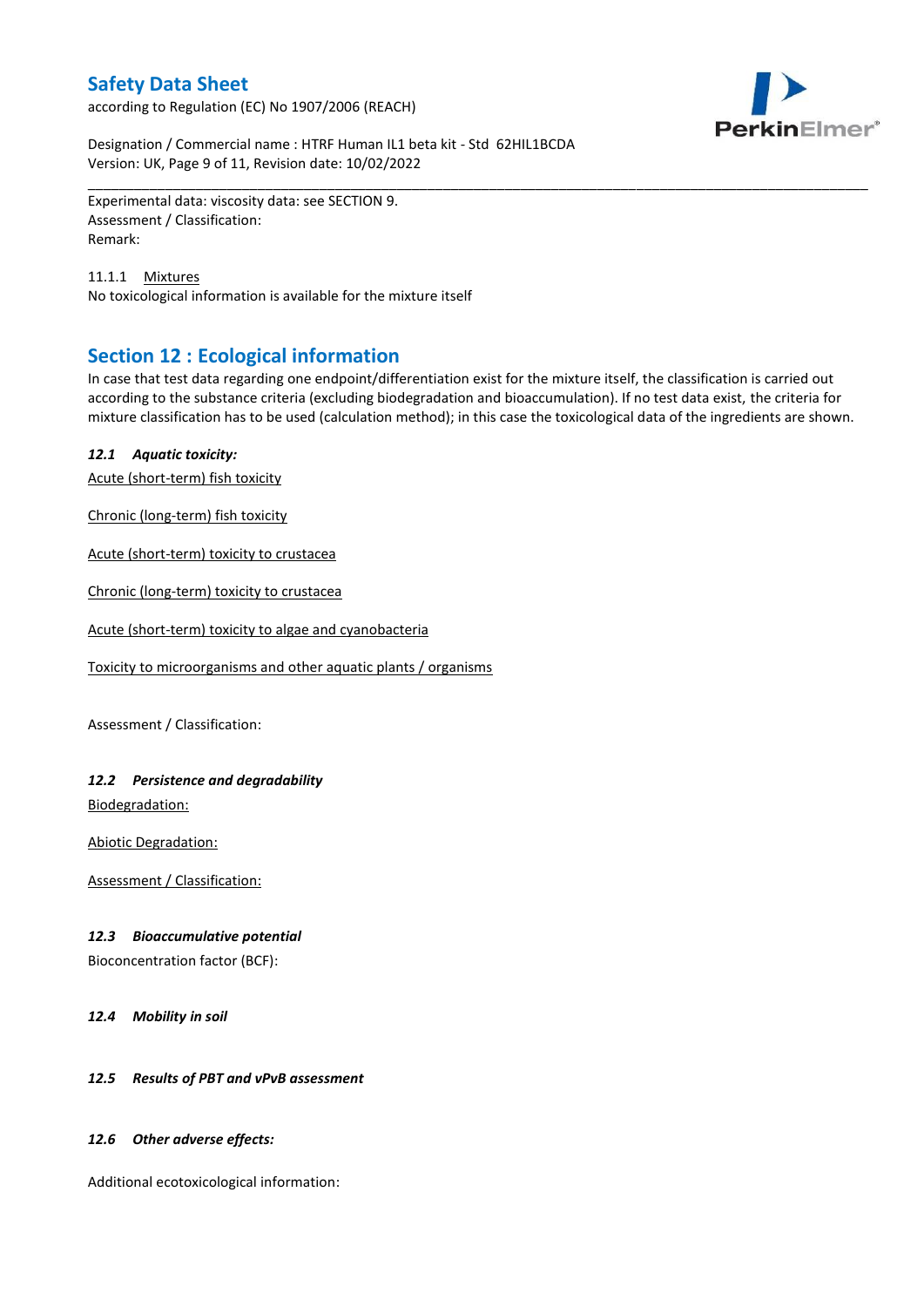according to Regulation (EC) No 1907/2006 (REACH)



Designation / Commercial name : HTRF Human IL1 beta kit - Std 62HIL1BCDA Version: UK, Page 10 of 11, Revision date: 10/02/2022

### **Section 13 : Disposal considerations**

### *13.1 Waste treatment methods*

Waste treatment options:Dispose of waste according to applicable legislation. ;

# **Section 14 : Transport information**

ADR/RID/AND/IMDG/IATA

| UN No.                     |  |
|----------------------------|--|
| UN Proper shipping name    |  |
| Transport hazard class(es) |  |
| Hazard label(s)            |  |
|                            |  |
| Packing group              |  |

\_\_\_\_\_\_\_\_\_\_\_\_\_\_\_\_\_\_\_\_\_\_\_\_\_\_\_\_\_\_\_\_\_\_\_\_\_\_\_\_\_\_\_\_\_\_\_\_\_\_\_\_\_\_\_\_\_\_\_\_\_\_\_\_\_\_\_\_\_\_\_\_\_\_\_\_\_\_\_\_\_\_\_\_\_\_\_\_\_\_\_\_\_\_\_\_\_\_\_\_\_

#### *Transport in bulk according to Annex II of MARPOL 73/78 and the IBC Code*

| Land transport (ADR/RID)                                             |                                               |
|----------------------------------------------------------------------|-----------------------------------------------|
| <b>Classification code ADR:</b>                                      | Special Provisions for ADR/RID:               |
| Limited quantities for ADR/RID:                                      | <b>Excepted Quantities for ADR/RID:</b>       |
| Packing Instructions for ADR/RID:                                    | Special packing provisions for ADR/RID:       |
| Mixed packing provisions:                                            |                                               |
| Portable tanks and bulk containers Instructions:                     |                                               |
| Portable tanks and bulk containers Special Provisions:               |                                               |
| <b>ADR Tank Code:</b>                                                | ADR Tank special provisions:                  |
| Vehicle for tank carriage:                                           |                                               |
| Special provisions for carriage Packages:                            |                                               |
| Special provisions for carriage Bulk:                                |                                               |
| Special provisions for carriage for loading, unloading and handling: |                                               |
| Special Provisions for carriage Operation:                           |                                               |
| Hazard identification No:                                            | Transport category (Tunnel restriction code): |
|                                                                      |                                               |
| Sea transport (IMDG)                                                 |                                               |
| Marine Pollutant:                                                    | Subsidiary risk(s) for IMDG:                  |
| Packing provisions for IMDG:                                         | Limited quantities for IMDG:                  |
| Packing instructions for IMDG:                                       | <b>IBC</b> Instructions:                      |
| <b>IBC Provisions:</b>                                               | IMO tank instructions:                        |
| UN tank instructions:                                                | Tanks and bulk Provisions:                    |
| EmS:                                                                 | Stowage and segregation for IMDG:             |
| Properties and observations:                                         |                                               |
| Inland waterway transport (ADN)                                      |                                               |
| <b>Classification Code ADN:</b>                                      | <b>Special Provisions ADN:</b>                |
| Limited quantities ADN:                                              | <b>Excepted quantities ADN:</b>               |
| Carriage permitted:                                                  | Equipment required:                           |
| Provisions concerning loading and unloading:                         | Provisions concerning carriage:               |
| Number of blue cones/lights:                                         | Remark:                                       |
|                                                                      |                                               |
| Air transport (ICAO-TI / IATA-DGR)                                   |                                               |
| Subsidiary risk for IATA.                                            | Excented quantity for IATA.                   |

Subsidiary risk for IATA: Excepted quantity for IATA: Passenger and Cargo Aircraft Limited Quantities Packing Instructions: Passenger and Cargo Aircraft Limited Quantities Maximal Net Quantity :